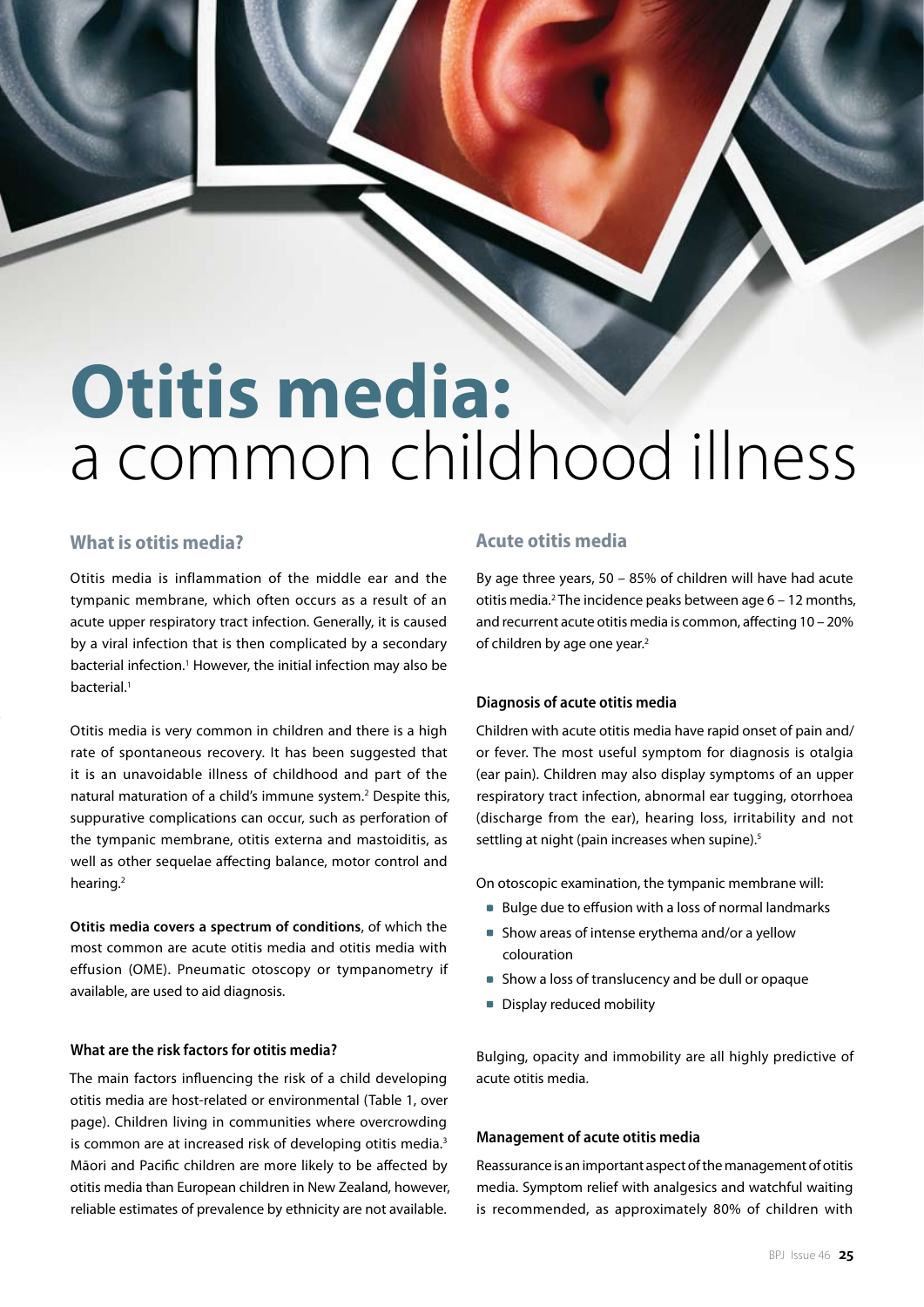acute otitis media have spontaneous resolution within two to 14 days.<sup>2</sup> Paracetamol is the first-line analgesic. Ibuprofen is known to reduce inflammation and pain associated with acute otitis media, however, it should not be given if the child displays signs of dehydration or has concurrent asthma (NSAIDs can potentially worsen asthma symptoms). There is no evidence that antihistamines or decongestants provide benefit.7

**Antibiotics** are not routinely required in the treatment of uncomplicated acute otitis media. However, a recent study suggests that empiric antibiotic treatment of acute otitis media in infants can reduce symptoms and decrease the likelihood of persistent infection.8

Antibiotic treatment should be considered in children:<sup>7,9</sup>

- Aged under six months
- Aged under two years, with bilateral acute otitis media or severe illness
- With acute otitis media and perforation
- With systemic symptoms, e.g. fever
- Who have not improved following 48 hours of watchful waiting

When antibiotics are required, first-line treatment is amoxicillin 40 mg/kg/day in two to three divided doses (up to 1.5 g daily), for five days. Treat for seven to ten days in a child aged under two years, with an underlying medical condition, perforated eardrum or chronic or recurrent infections.<sup>7, 10</sup> N.B. Some clinicians are now recommending using amoxicillin 80 mg/kg/ day as it is more effective in treating resistant *Streptococcus pneumoniae* strains, however, current guidelines reflect the lower dose. Co-trimoxazole, cefaclor and erythromycin are alternative antibiotics to amoxicillin, although erythromycin would be trialled last as it has poor activity against *Haemophilus influenza*, which is a common pathogen associated with otitis media.<sup>1, 10</sup>

Delayed ("back pocket") prescribing may be appropriate in some cases. Providing a prescription with advice to only use it if the symptoms persist for more than 24 – 48 hours can reduce antibiotic use without reducing family satisfaction with treatment.<sup>7</sup> This can also be written on the prescription in order to allow pharmacists to provide counselling on delayed use when parents request immediate dispensing of antibiotics. Alternatively, the prescription could be dated in advance. The family should be asked to return if the child's condition worsens despite the use of antibiotics, or if they have concerns about the child's health.

| <b>Patient-related factors</b>                               |                                                                                                                          |
|--------------------------------------------------------------|--------------------------------------------------------------------------------------------------------------------------|
| Age                                                          | Otitis media peaks between ages 6 - 24 months and between ages 4 - 5 years                                               |
| Reduced breast feeding                                       | Breast feeding for at least three months reduces the rates of acute otitis media by<br>13%                               |
| <b>Premature birth</b>                                       | May increase the risk of otitis media                                                                                    |
| Use of a dummy (pacifier)                                    | After age 11 months dummy use increases the risk of children developing acute<br>otitis media by 24%                     |
| <b>Environmental factors</b>                                 |                                                                                                                          |
| Attendance at early childhood care                           | The most significant environmental factor and directly related to the number of<br>children at each centre               |
| Overcrowded homes and/or a large<br>number of older siblings | As with daycare, relating to increased close contact between siblings                                                    |
| Winter                                                       | Upper respiratory tract infections are more common in winter and viruses are<br>often associated with acute otitis media |
| Passive smoking                                              | Shown to increase the risk of otitis media in children                                                                   |

**Table 1:** Patient and environmental factors influencing a child's risk of developing otitis media4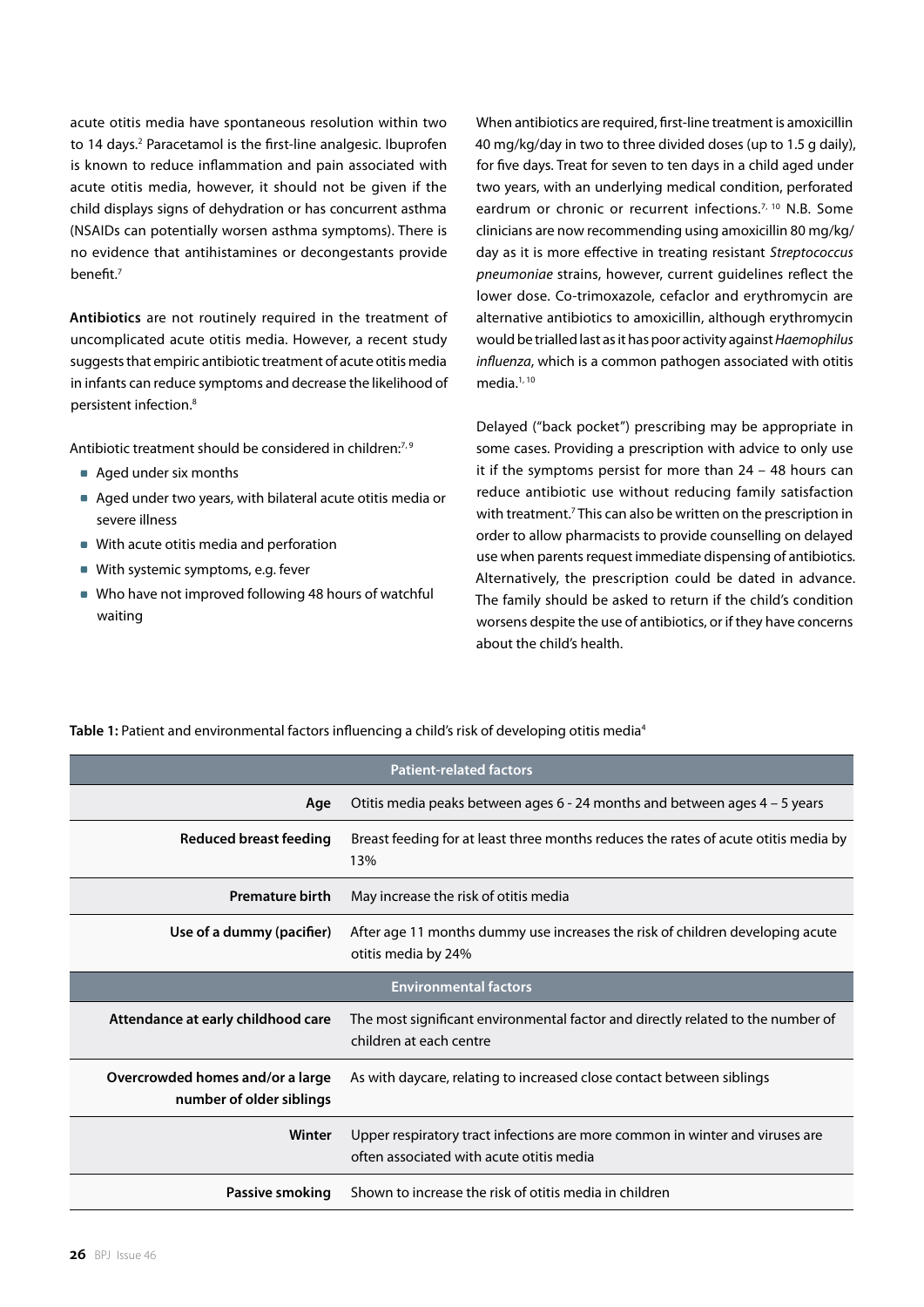## **Otitis media with effusion (OME)**

OME is defined as the presence of fluid in the middle ear without signs or symptoms of an infection.<sup>1</sup> It can occur spontaneously, as part of rhinosinusitis, or following an episode of acute otitis media. It is the most frequent cause of balance disorder and acquired conductive hearing loss in childhood.<sup>4, 11</sup>

Following acute otitis media, OME is present in approximately half of patients at one month, 20% of patients at two months and 10% of patients at three months.12 A study which included tympanometry as part of an assessment of routine development in over 1000 Pacific children, found that at age two years one in four were affected by OME.<sup>11</sup>

Most children with OME will improve spontaneously within three months.<sup>7</sup> There is concern that persistent hearing loss due to OME can affect language development, although no causal relationship has been clearly established.7

#### **Diagnosing otitis media with effusion**

A diagnosis of OME can be confirmed if pneumatic otoscopy or tympanometry shows reduced or absent tympanic membrane mobility.5 Other signs include abnormal colouring of the tympanic membrane, e.g. yellow or amber, opacity not due to scarring (which may be present in patients with a history of inner ear issues) or the presence of air bubbles.

#### **Management of otitis media with effusion**

Watchful waiting is recommended as most cases of OME resolve spontaneously.<sup>7</sup> Antibiotics provide little or no longterm benefit for children with OME.<sup>13</sup>

## **Interpretation of tympanometry**

Tympanometry allows assessment of middle ear function by measuring tympanic membrane compliance (mobility).

Tympanograms vary between patients, however, there are three broad types of trace that can be used for diagnostic purposes:

- 1. **The type "A" trace** reflects a normal middle ear mechanism.
- 2. **The type "B" trace** lacks a sharp peak, suggesting decreased mobility of the tympanic membrane, which may be due to the presence of fluid within the middle ear. Cerumen occluding the ear and grommets can also cause a type "B" trace. In adults, other causes should be considered including tympanic membrane scarring, tympanosclerosis, cholesteatoma and a middle ear tumour.
- 3. **The type "C" trace** indicates negative pressure within the middle ear space and correlates with a retracted tympanic membrane. This suggests eustachian tube dysfunction or the aspiration of fluid from the nasopharyngeal space into the middle ear, which may result in acute otitis media.



**Figure 1:** Type "A", "B" and "C" tympanograms adapted from Onusko et al, 2004<sup>6</sup>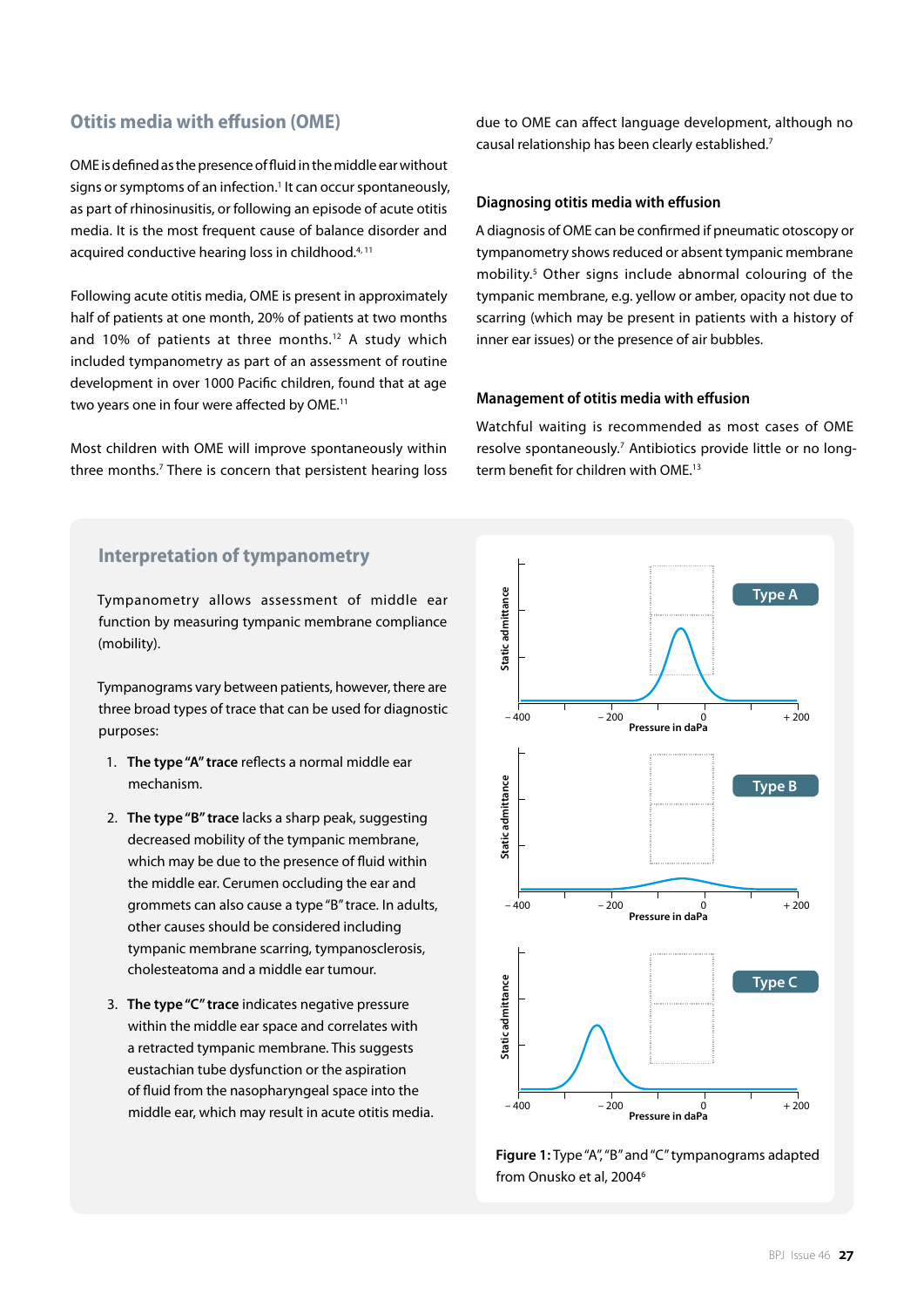## **Reducing the risk of otitis media-related complications**

In New Zealand, there is limited epidemiological data regarding complications associated with otitis media. In Australia, indigenous children, particularly those living in isolated rural communities, are most at risk of complications.7

The two most significant modifiable risk factors for otitis media are dummy (pacifier) use after the age of 11 months and passive smoking.4 Smoking rates are higher amongst Māori and Pacific peoples compared to Europeans in New Zealand, therefore reducing smoking rates is likely to reduce the rate of otitis media in Māori and Pacific children. Breast feeding is thought to protect against the development of otitis media.<sup>4</sup> Teaching and encouraging young children to blow their noses may also assist in routinely clearing the eustacian tubes.

**Referral to an otolaryngologist** should be considered in children who have recurrent acute otitis media. This is defined as more than three episodes in a six month period, or four times in one year.<sup>14</sup> Grommets have been shown to reduce the incidence of recurrent acute otitis media in the six months following insertion (see "Grommets – indications, outcomes and complications").<sup>15</sup> Referral is also indicated for children with OME and hearing loss lasting longer than three months that has been confirmed by otoscopy or tympanometry.<sup>14</sup>

To confirm hearing loss, a hearing test should be arranged for all children with bilateral OME that persists for longer than three months.<sup>1</sup>

The Kidz First hearing and vision testing service provides a free mobile service to children with high needs within the Counties Manukau region. There are also community-based

## **Grommets – indications, outcomes and complications**

The association between persistent hearing loss caused by OME and adverse language and behavioural outcomes is controversial. Grommets (tympanostomy tubes) are often inserted to restore hearing in children with chronic OME. A Cochrane review found that grommet insertion could improve hearing loss associated with OME in children, however, this effect was limited to six to nine months post surgery, by which time natural resolution also led to improved hearing in non-surgically treated children.16 The review concluded that a policy of watchful waiting for three months in children with bilateral OME and a hearing impairment is justified, as during this period, approximately 50% of children will experience spontaneous resolution.<sup>16</sup> This guidance is in line with United Kingdom NICE referral guidelines for the surgical management of OME in children.17 It is also supported by another Cochrane review, which found no clinically significant benefits to language and behaviour outcomes of screening and early treatment of OME in the first four years of life.<sup>18</sup>

Grommet insertion is also used to prevent recurrent acute otitis media. A Cochrane review found that grommet insertion was effective in reducing the frequency of

recurrent acute otitis media in the first six months following surgery.15

Otorrhoea (discharge) will be experienced by one in four children at some stage while the grommets are in place.<sup>19</sup> In approximately 4% of infants, this complication will develop into chronic suppurative otitis media (CSOM), the most severe form of otitis media.19 Grommet insertion is a significant cause of CSOM in children, but it can also develop as a complication of acute otitis media with perforation.20

A diagnosis of CSOM can be made when there is discharge through a perforated tympanic membrane, which persists for two to six weeks.<sup>1</sup> Topical quinolones are the first-line treatment, as there is a small risk of ototoxicity associated with the use of non-quinolone topical antibiotics such as aminoglycosides.<sup>1</sup> Ciprofloxacin with hydrocortisone ear drops (not subsidised) are effective in treating CSOM. The external auditory canal should be cleaned using suction prior to administration to allow the antibiotic to penetrate affected tissues. Children who fail to respond to topical antibiotics should be referred for more intensive treatment.